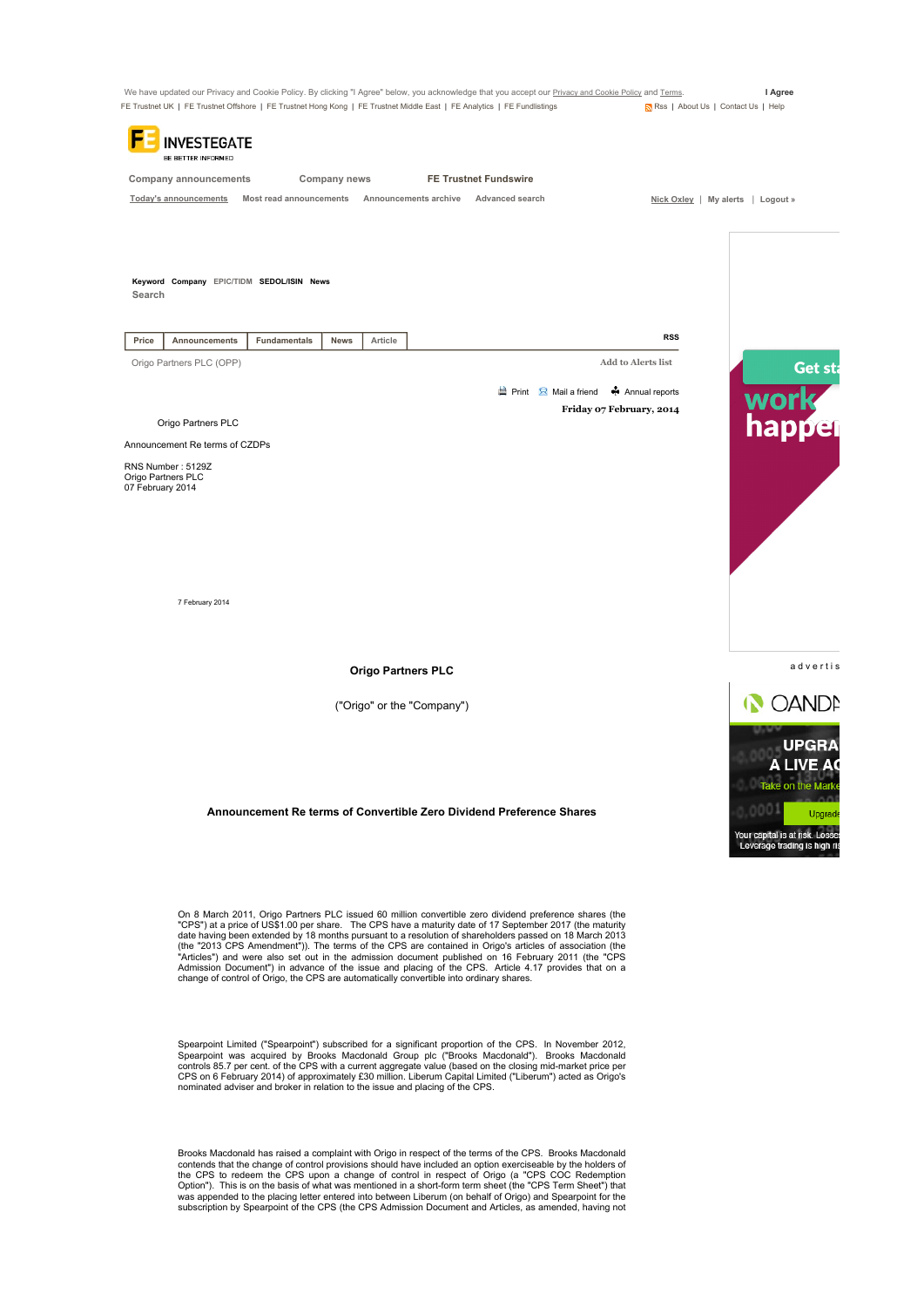yet been prepared when the placing letter was signed). The CPS Term Sheet contained a provision that Brooks Macdonald suggest should be interpreted as indicating that Spearpoint would have a CPS COC Redemption Option.

The CPS Term Sheet contained only brief details of the CPS and Spearpoint's subscription was subject (amongst other things) to detailed documentation being produced and approved (i.e. the CPS Admission Document and the Art regarding the non-inclusion in the terms of the CPS of a CPS COC Redemption Option was raised by<br>Spearpoint at the time of issue of the CPS in 2011 or subsequently (including at the time of the 2013 CPS<br>Amendment), until t

Brooks Macdonald has indicated that it may commence legal proceedings if the terms of the CPS are not amended to provide a CPS COC Redemption Option. Such an amendment could only be made if shareholders approve the relevan

Origo intends to work with Brooks Macdonald to achieve a mutually acceptable resolution to the complaint that Brooks MacDonald has raised. Further announcements with regards to this matter will be made in due course, as appropriate.

ENDS

Origo Partners PLC

Chris Rynning Niklas Ponnert chris@origoplc.com niklas@origoplc.com

Nominated Adviser:

+44 (0)20 7131 4000

Smith & Williamson Corporate Finance Limited

Azhic Basirov / Siobhan Sergeant

Broker:

+44 (0)20 7597 4000

Investec Bank Plc

Jeremy Ellis

Public Relations: Aura Financial

Andy Mills

+44 (0)20 7321 0000